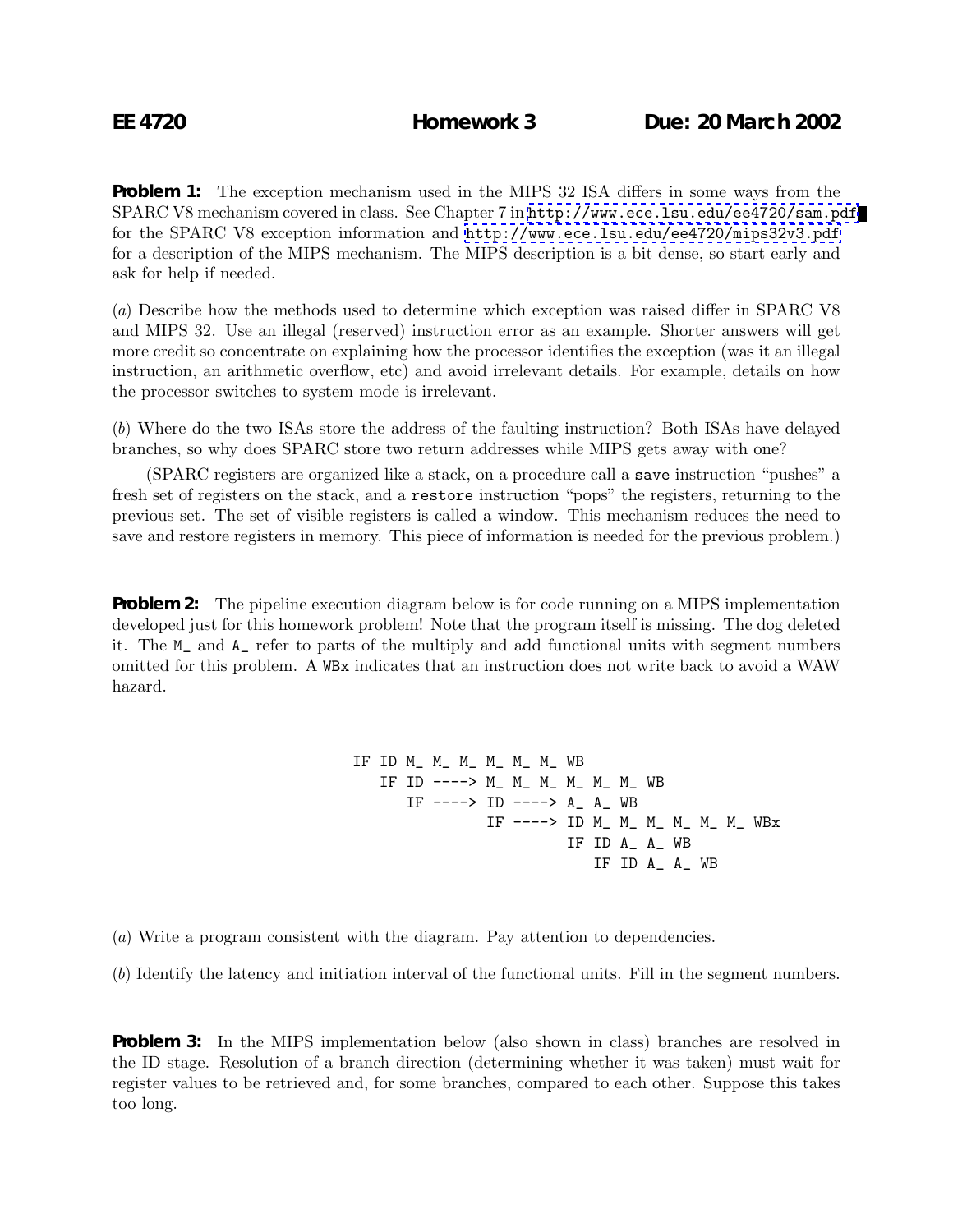

(a) Show the modifications needed to do the equality comparison in the EX stage. The modified hardware must use as little additional hardware as possible and, to maximize performance, should only do an EX-stage equality comparison when necessary. Don't forget about branch target address handling. *Hint:* The modifications are easy.

(b) Write a code fragment that runs differently on the two implementations and show pipeline execution diagrams for the code on the two implementations.

(c) The table below lists SPARC instructions and indicates how frequently they were used when running TEX to prepare this homework assignment. (Many rows were omitted to save space, so the "%exec" column will not add to 100%.) Suppose that the instruction percentages are identical for MIPS (which means totally ignoring the cc instructions). Assume that SPARC be and be, a are equivalent to MIPS beq, SPARC bne and bne,a are equivalent to MIPS bne, and that the other branch instructions (they begin with a b), are equivalent to branch instructions that compare to zero (bgez, etc.).

Suppose the clock frequency of the original design is 1.0000 GHz. Based on the data below and making any necessary assumptions, for what clock frequency would the new design run a program in the same amount of time as the old one? What column would you add (what additional data do you need) to the table to make your answer more precise?

Assume that floating-point instructions are insignificant and that there are no stalls due to memory access.